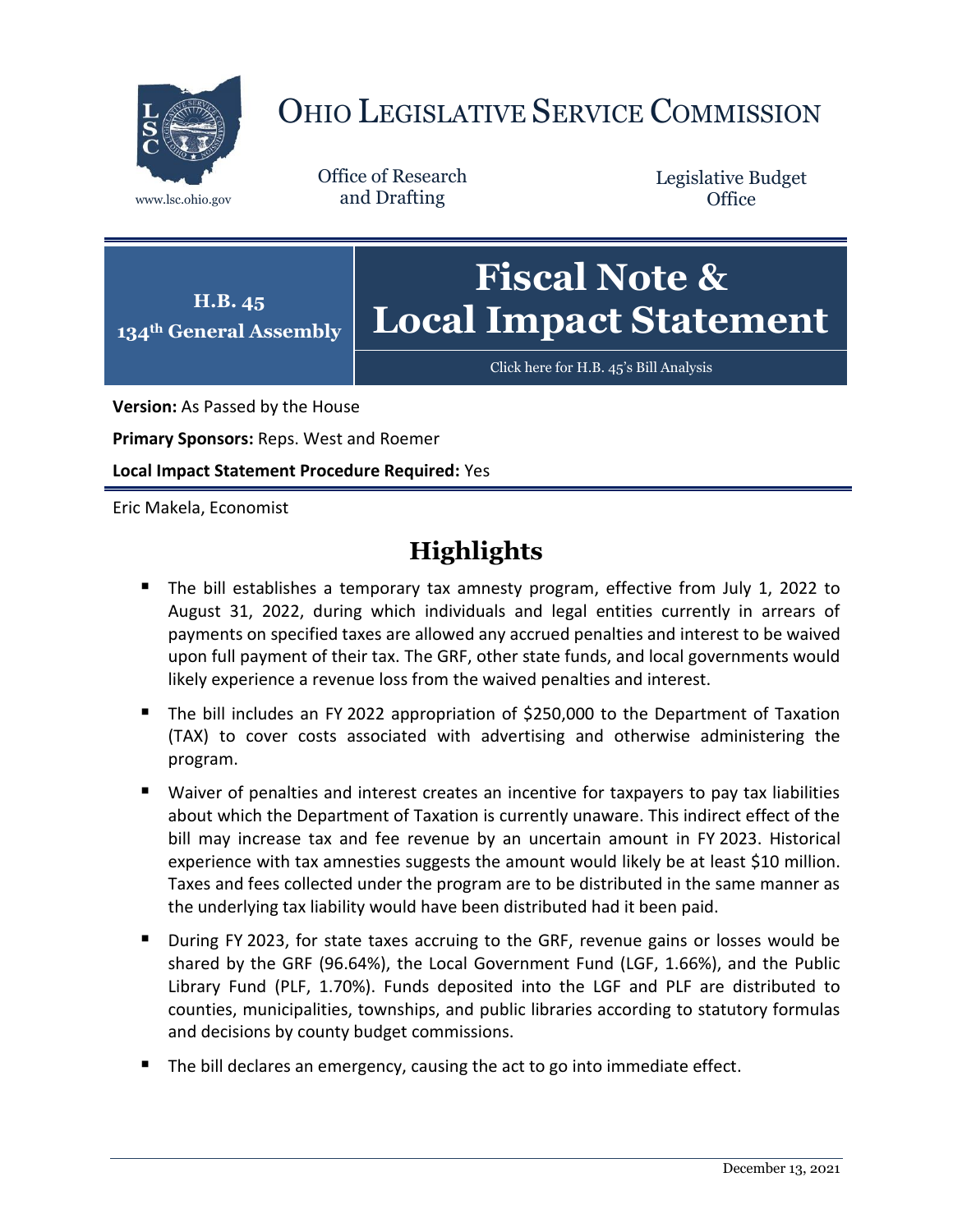### **Detailed Analysis**

The bill establishes a temporary, two-month tax amnesty from July 1, 2022 to August 31, 2022, with respect to certain delinquent state and local taxes, including delinquent state income tax withholding remittances by employers and certain fees administered by the Department of Taxation (TAX). The amnesty applies only to taxes that were due and payable as of the bill's effective date. Additionally, the bill's amnesty applies to permissive sales and use taxes, levied at the local level by counties and transit authorities. The amnesty does not apply to any tax liability for which a notice of assessment or audit has been issued, for which a bill has been issued, for which an audit has been conducted or is pending, or which relates to a period that ends after the effective date of Section 1 of the bill.<sup>1</sup>

Under H.B. 45, should a taxpayer remit the full amount of delinquent taxes or fees owed during the amnesty period, the Tax Commissioner must waive all penalties and accrued interest charged due to nonpayment.<sup>2</sup> Additionally, a person who remits the full amount due during the amnesty is immune from criminal prosecution or any civil action with respect to the tax or fee paid, and no additional assessment may be issued against the person for that tax or fee.

#### **Taxes covered by the amnesty**

The following statewide taxes are eligible for the bill's tax amnesty program: (1) state sales and use tax, (2) state income tax, including employer withholding remittances, (3) financial institutions tax (FIT), (4) public utilities excise tax, (5) motor fuel excise tax and motor fuel use tax, (6) petroleum activity tax (PAT), (7) cigarette excise tax, (8) severance tax, (9) commercial activity tax (CAT), (10) gross casino revenue tax, (11) 9-1-1 emergency phone tax, (12) tire sale fees, (13) horse racing fees and gambling taxes, (14) alcoholic beverage tax, (15) Liquor gallonage tax, and (16) liquor permit fees. Additionally, the bill's tax amnesty includes permissive local sales and use taxes, levied by counties and transit authorities.

The program and its provisions are only applicable to taxes due and payable as of the bill's effective date. In addition, the bill applies only to tax or fee bills that include a taxable period ending prior to the bill's effective date.

#### **Fiscal analysis**

The direct effect of the bill, by waiving penalties and interest, is to reduce revenue to the state and local governments. But it also creates an incentive for individuals with currently unknown tax liabilities to come forward to pay those tax liabilities, so a likely indirect effect is to

 $\overline{a}$ 

 $<sup>1</sup>$  The Department of Taxation currently offers a voluntary disclosure program for a number of state-</sup> administered taxes. By voluntarily disclosing their liabilities, taxpayers may avoid penalties for failing to file returns and for failing to pay liabilities timely. To accomplish this objective, a voluntary disclosure agreement (VDA) is available to taxpayers who voluntarily come forward to comply with Ohio's tax laws. Companies are eligible if they submit a written voluntary disclosure request prior to any contact from the Department, including audit, compliance, or criminal investigation programs.

 $2$  The Tax Commissioner is required to calculate the interest rate charged on delinquencies annually. For more information see: [https://tax.ohio.gov/wps/portal/gov/tax/researcher/interest-rates/interest-rates.](https://tax.ohio.gov/wps/portal/gov/tax/researcher/interest-rates/interest-rates)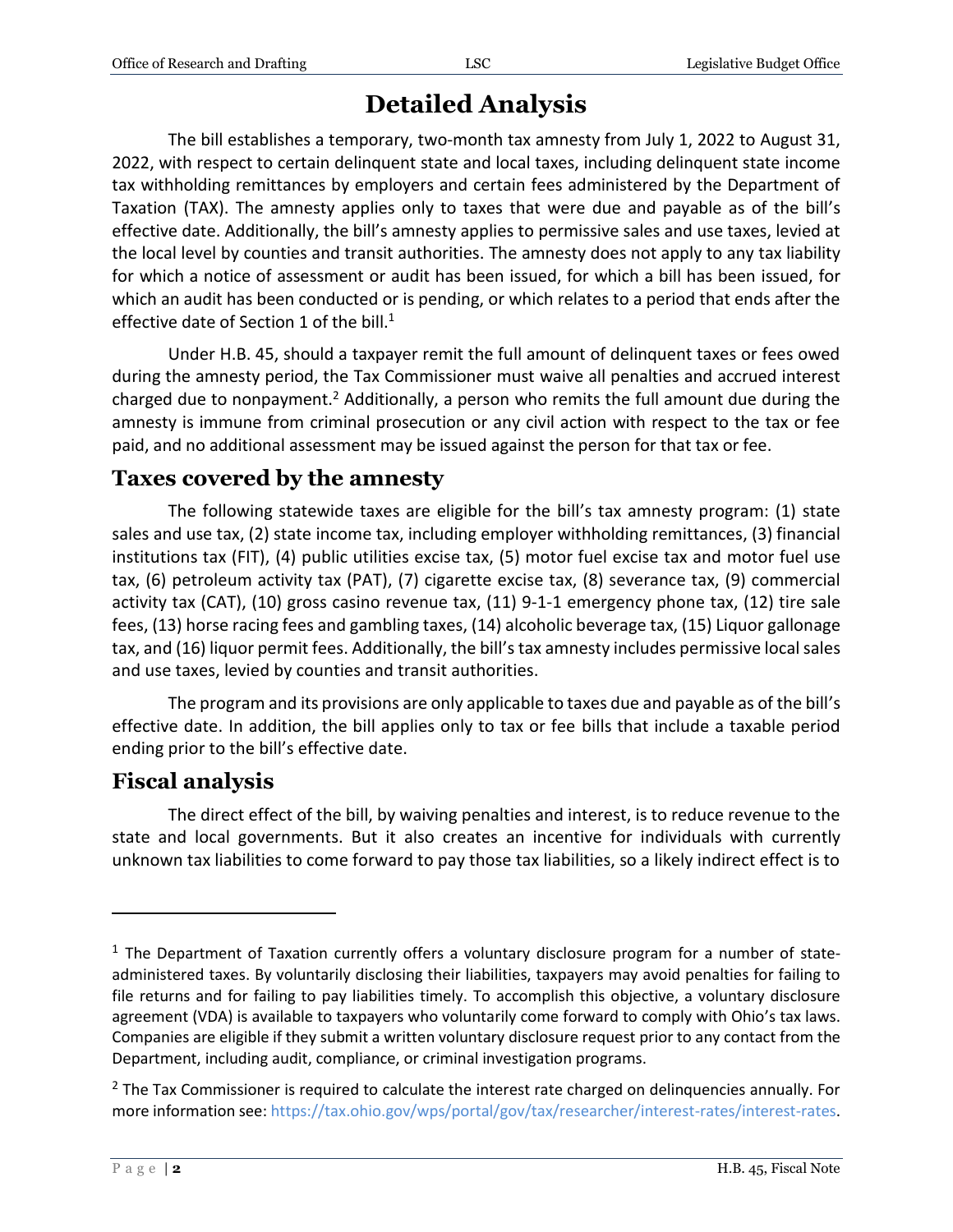increase tax revenue. The COVID-19 pandemic has created substantial employment losses and a significant amount of economic dislocation for both individuals and businesses. One likely result is an increase in tax delinquencies. The bill's provisions will likely increase tax revenues during FY 2023, but may decrease penalties and interest in future years on tax liabilities that would have been discovered eventually without an amnesty.

If able, taxpayers are likely to accelerate the payment schedule of their tax debt under the amnesty program, especially in instances where penalties and fees have grown disproportionately, relative to the original tax liability. Therefore, the bill's amnesty program will likely increase tax collections during FY 2023, but by an uncertain amount.<sup>3</sup> As of this writing, estimates of unreported or underreported tax liabilities are not available to LBO economists. The magnitude of the fiscal effect will depend on the level of tax compliance since the most recent tax amnesty in FY 2018, as well as the targeted taxpayers' abilities to pay the tax during the amnesty window. LBO does not have an estimate as to an amount of state revenue brought in by the bill's amnesty, however, a total exceeding \$10 million is likely and in line with remittances during previous amnesty programs.

Under the bill, TAX will also collect delinquent sales and use taxes levied by counties and transit authorities, increasing revenue to those subdivisions to the extent that unpaid tax liabilities exist. During previous tax amnesties, amounts received from local delinquencies were approximately 20% to 25% of state sales and use tax remittances.

Under the bill, taxes and fees collected are to be distributed in the same manner as the underlying tax liability would have been distributed had it been paid. This means that taxes whose revenues accrue to funds other than the GRF will increase distributions to other state funds or political subdivisions. For state taxes accruing to the GRF (most of the state taxes listed above), revenue gains or losses are shared by the GRF (96.64%), the Local Government Fund (1.66%), and the Public Library Fund (1.70%).<sup>4</sup> CAT revenue is largely GRF revenue (85%), but is allocated in part to the School District Tangible Property Tax Replacement Fund (Fund 7047, 13%) and the Local Government Tangible Property Tax Replacement Fund (Fund 7081, 2%). Other highrevenue, non-GRF taxes included in the program are those from the state motor fuel tax, PAT, and gross casino revenue tax. Amnesty revenue from these tax sources will flow to the Department of Transportation, school districts, local governments, as well as to various other state agencies and initiatives.

 $\overline{a}$ 

<sup>3</sup> Previous amnesties resulted in state collections of \$35.2 million in FY 2002, \$58.9 million in FY 2006, and \$65.7 million in FY 2012 (which included receipts of \$36.7 million from a special use tax amnesty). Payments under the most recent amnesty in FY 2018 were \$14.3 million, including \$3.7 million from a voluntary disclosure agreement program during the amnesty period. Amounts collected during the FY 2018 amnesty were significantly lower than in previous years, suggesting possible diminishing returns with successive amnesties.

 $<sup>4</sup>$  Any receipts that would have been collected in subsequent fiscal years would be allocated differently</sup> under continuing law: the 1.70% allocation of GRF tax revenue to the Public Library Fund was set by an uncodified provision of H.B. 110 of the 134<sup>th</sup> General Assembly, but is to revert to 1.66%, its share under codified law, starting July 1, 2023.